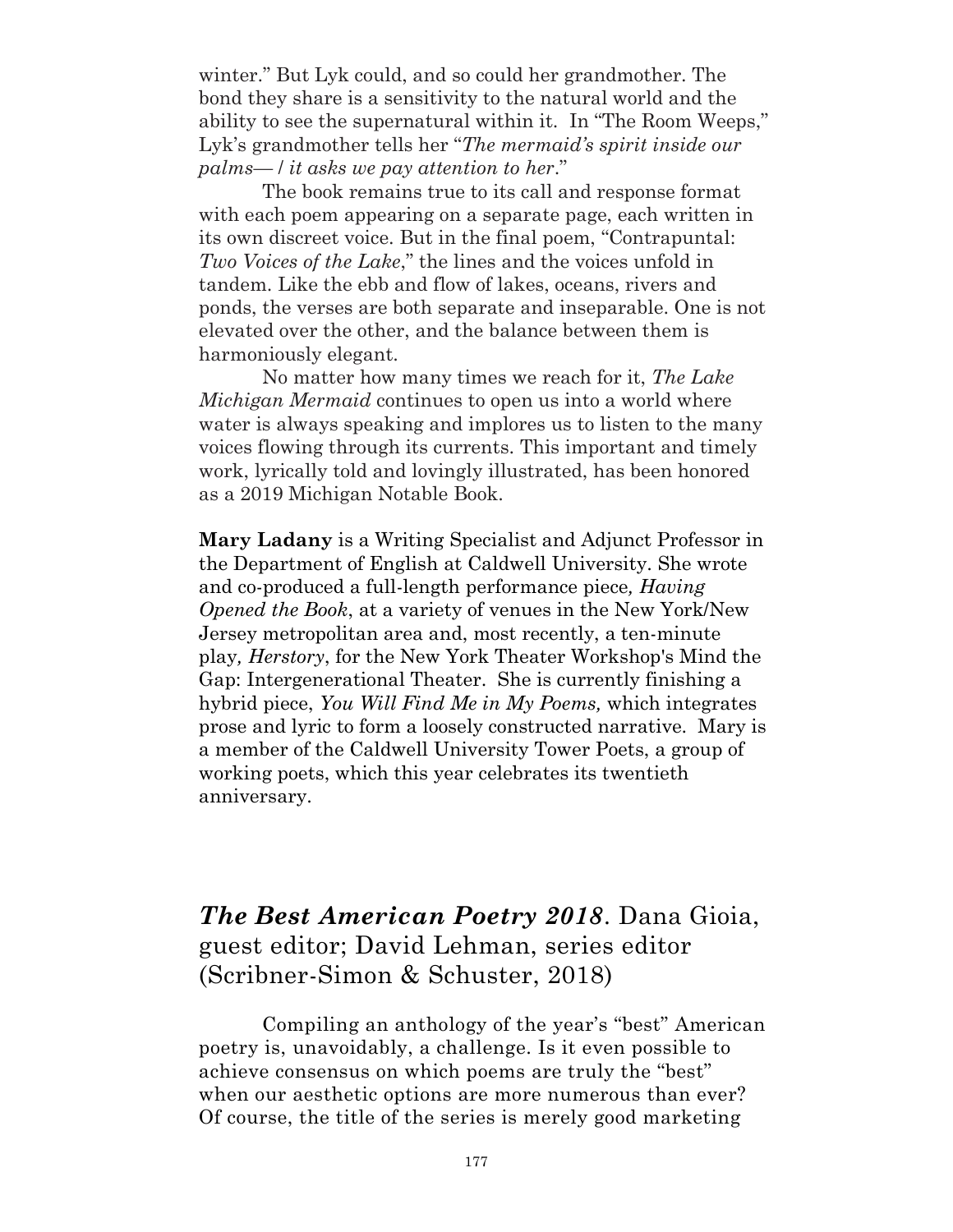(who would buy *Excellent American Poetry, Some of It the Best in Our Opinion*?). What matters, instead, is how good the contents are, and whether the editor's selection reflects a wide array of styles. In these respects, the current collection is an unqualified success, thanks to Dana Gioia poet, critic, librettist, Laetare Medal-winner, California's Poet Laureate, and the editor-curator of this year's volume.

Series editor David Lehman contributes a lively foreword that reviews the year's developments, from the death of titans Richard Wilbur and John Ashbery to the rise of the Instagram poets, and poetry's loss (or possible surge) of popularity. Regarding America's public dialogue on poetry, Lehman observes, "The only time articles about poetry appear in the culture pages of our newspapers is when the subject is a counterfeit, the implication being that we'd be prepared to embrace poetry if only it weren't poetry." Later, Lehman concedes, wryly, that one defense of the Instagram poets and their ilk is that "such verse…may serve as 'gateway' to the real stuff."

It's the real stuff that makes up the current book. Gioia's choices range widely across geography and generations, belying his own passing doubt that "any single editor can have sympathies broad enough to evaluate everything fairly." As former chair of the National Endowment for the Arts and author of the influential essay "Can Poetry Matter?", Gioia is a vital figure in the resurgence of narrative and/or metrical work—a role that has sometimes overshadowed his broad taste and tireless efforts in service of *all* poetries, and the arts in general. Keenly attuned to recent developments, Gioia offers an introduction that may be read as a timely update of "Disappearing Ink: Poetry at the End of Print Culture," the title essay of his 2004 collection of literary prose, in which he examined the effect of new technologies on how poetry is viewed, shared, performed, and created.

This time, Gioia reminds us of what's changed in the past fifteen years: "Print now coexists with other equally powerful media for poetry," a fact that accounts for any number of trends—from the renewed emphasis on sound in literary poetry (born of hip-hop and performance poetry's popularity, Gioia asserts), to poetry's increased online presence and as a reference in film or television. Seeking a gathering equal to such scope, Gioia assembles poets from both coasts and every region between: elders secure in (or retired from) academia, middle-agers at the height of their powers, and poets under forty (several under thirty, in fact).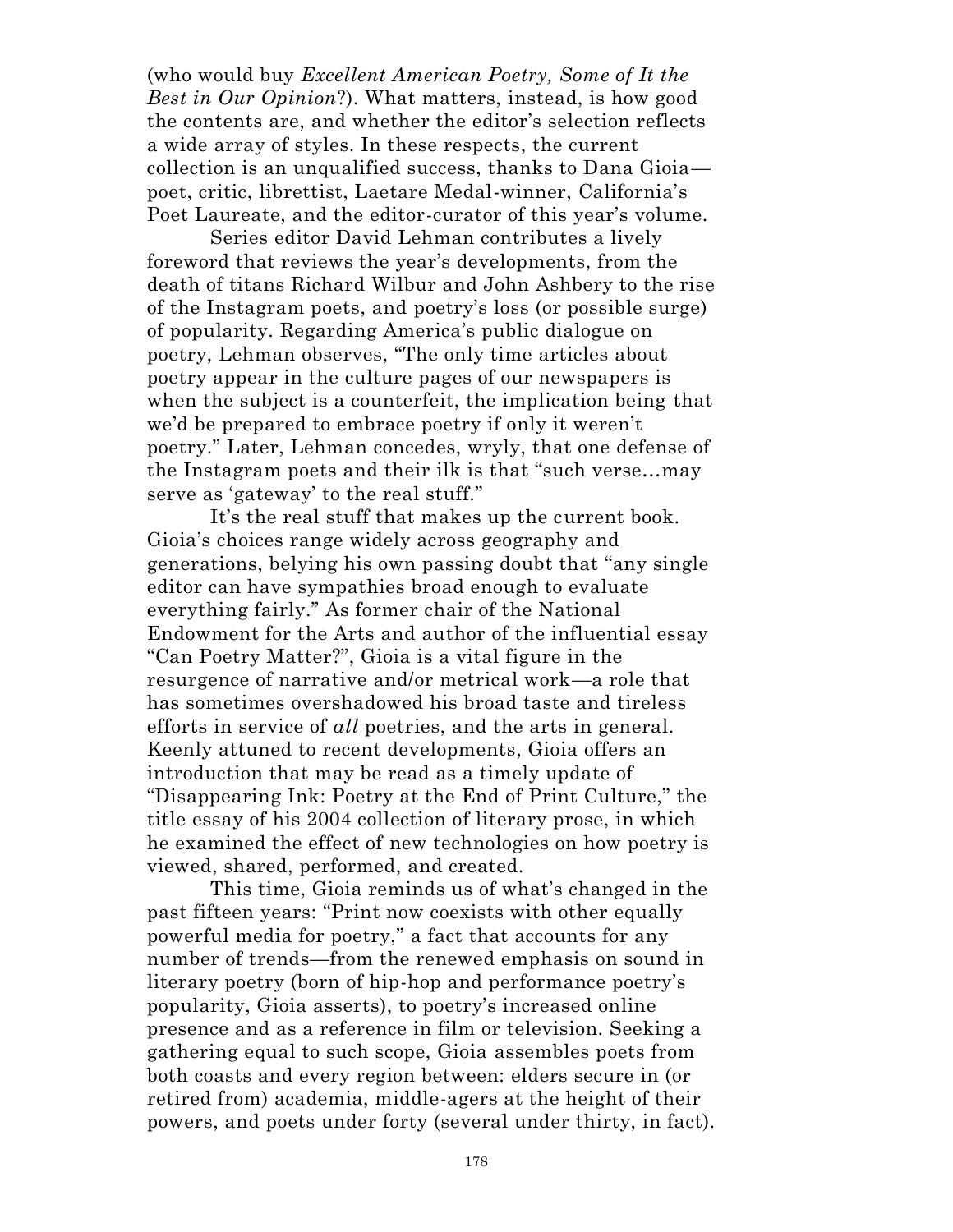Some are the sons or daughters of immigrants, or immigrants themselves, bringing fresh perspectives to the American experience. As an editor, Gioia's poetic curiosity and enthusiasm for discovery remain undimmed.

There are more fine poems than a brief review can single out, but my own favorites demonstrate the wide range represented. Stephen Kampa's "The Quiet Boy" depicts romantically challenged post-pubescent boys imagining the superpowers they'll never have: in conversational pentameter, they argue, only to pause: "Invisibility? Dumb. Just plain dumb. / Why choose a power you already had?" Equally attuned to teen angst is Hieu Minh Nguyen whose free verse "B.F.F." explores the anguish of remaining a friend while wanting more wanting, in fact, to *be* the object of desire: "I even took her to the winter formal / watched, in the green glow of the gymnasium / at how I—she danced, chiffon willow / silk mystic." Nkosi Nkululeko (like Kampa, a musician and, like Nguyen, a poet whose contributor's note reveals a love of movies) uses the curt, clear lines of "Skin Deep" to examine national attitudes and private perceptions of race: "I once tried to drown my / skin & be human without it." The work of such a trio, born in the '80s or '90s, bodes well for the future of American verse.

Poets in mid-career make their voices heard as well. A. E. Stallings' use of varying trimeter lends "Pencil," all point and potential erasure, an unsettling precision: Time is "the other implement / That sharpens and grows shorter." Natasha Trethewey's "Shooting Wild," a powerful sonnet, examines a daughter's dawning recognition of the abuse her mother suffers: "Then one morning, the imprint of his hand / / dark on her face, I learned to watch her more…" Aimee Nezhukumatathil's "Invitation" opens playfully—"Come in, come in—the water's fine!"—summoning a world as "oceanic, boundless, limitless" as the "dark sky" or "all / the shades of blue revealed in a glacier"; but in its vivid descriptions of "plankton hurricaning in open / whale mouths" or narwhals that "spin upside down while their singular tooth needles / you like a compass," the poet's unfolding, urgent lines remind us of all we stand to lose.

One of Gioia's most striking selections is Paisley Rekdal's retelling of Philomela's rape in the *Metamorphoses*. Ovid's Philomela is silenced by having her tongue cut out but reveals what happened (and that she is still alive) through a tapestry she weaves. Rekdal's response, "Philomela," is a contemporary narrative: its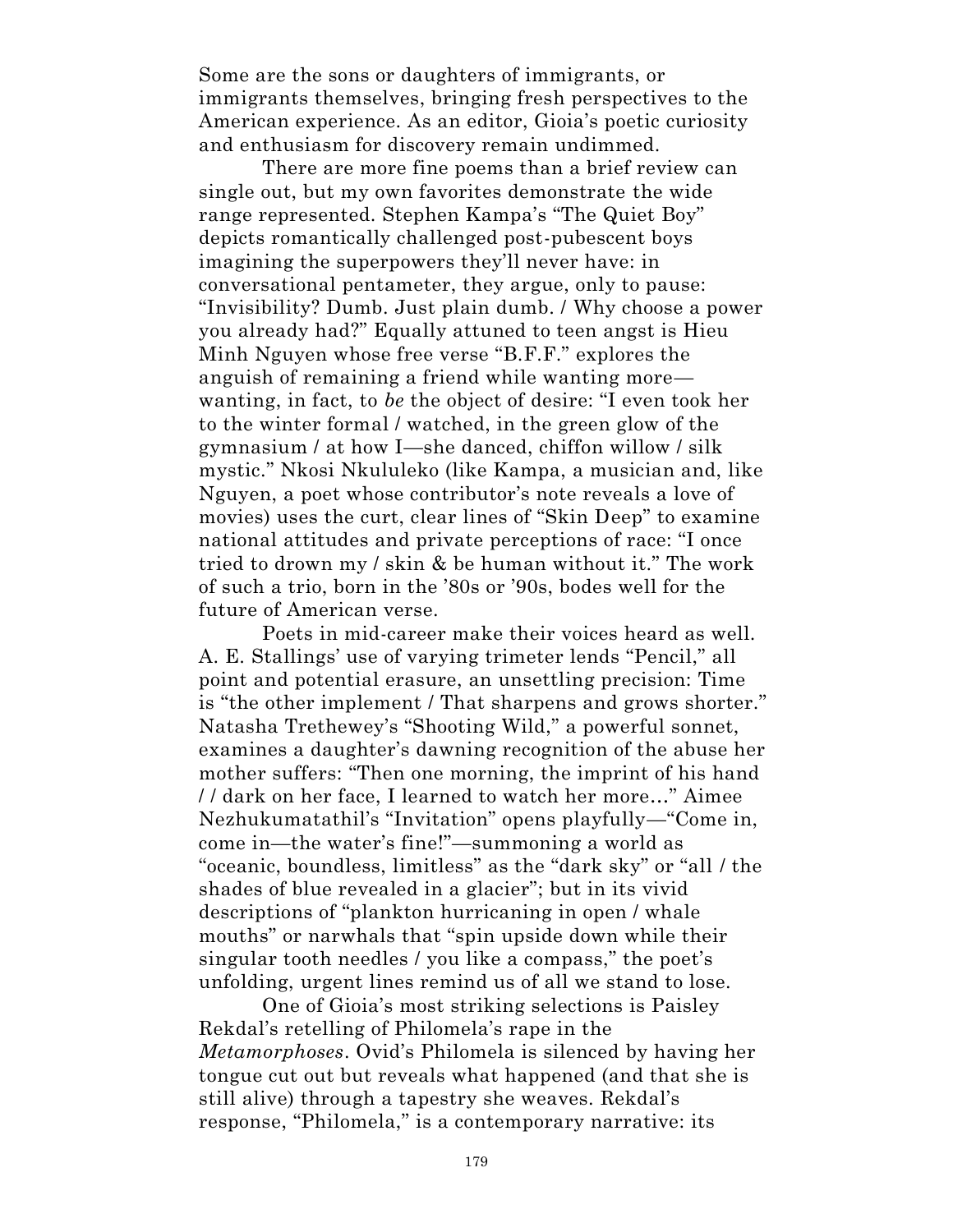protagonist visits the barn where a distant cousin displays the large-scale sculptures that capture what cannot be said, including one that, though it resembles "a tree blasted by lightning," depicts a rape that triggers her own painful memory: "the plank face / had been scraped clean; all the fear / and anger burned instead inside / their twisting bodies." Rekdal's poem contains much else as well, its power a testament to her skill in crafting a narrative of impressive scope into subtle, tightly woven free verse lines.

As in Rekdal's poem and others, the defining quality of Gioia's choices may be one too often undervalued. Whatever its stance, style, or structure, each poem is *about*  something—a recognizable human experience conveyed in memorable language. Whether celebrating a despot, willingly lost in moral quandaries (see Aaron Poochigian's "Happy Birthday, Herod"), or speaking in praise of flawed splendor (see Nausheen Eusuf's "Pied Beauty"), each poem asks us to enter a world: a person's perspective, striking or strange, based in fact or wholly invented, openly funny or quietly moving. As Gioia quips, American poetry has entered its "anything goes" phase—one where free verse and form "are no longer viewed as mutually exclusive techniques." Thank goodness: one of this collection's singular virtues is that Tracy K. Smith's "An Old Story," the troubling fable of one era's passing into another, can occupy the same poetic cosmos as Alfred Nicol's "Addendum," a darkly witty revision of Christ's instruction to render unto Caesar what is his: "Caesar's arms are open wide; / your whole estate will fit inside."

Happily, authors known to readers of *Presence* are represented, too. James Matthew Wilson's "On a Palm," originally published in these pages, offers a sympathetic, tightly metrical portrait of a psychic already relegated to the past tense by the time the poem begins: "But, when I see my hands gripped round the wheel, / . . . / I think how there is no one who will peel / Them open, lay the fingers gently straight, / And study all those traceries of fate." On the next page, Ryan Wilson weighs in with a fluent sonnet of troubling self-recognition: "That unidentified fleck, approaching and / Receding at once, rapt in the wind's spell—  $\ell$ ...  $\ell$  That thing that you're becoming, that you are" ("Face It"). A similar unease resides in David Mason's "First Christmas in the Village." On a stormy night after an unexpected birth, the guest of a widow's family finds comfort in their company, in food and fire's sustenance, despite a nagging awareness of violence: "That night all